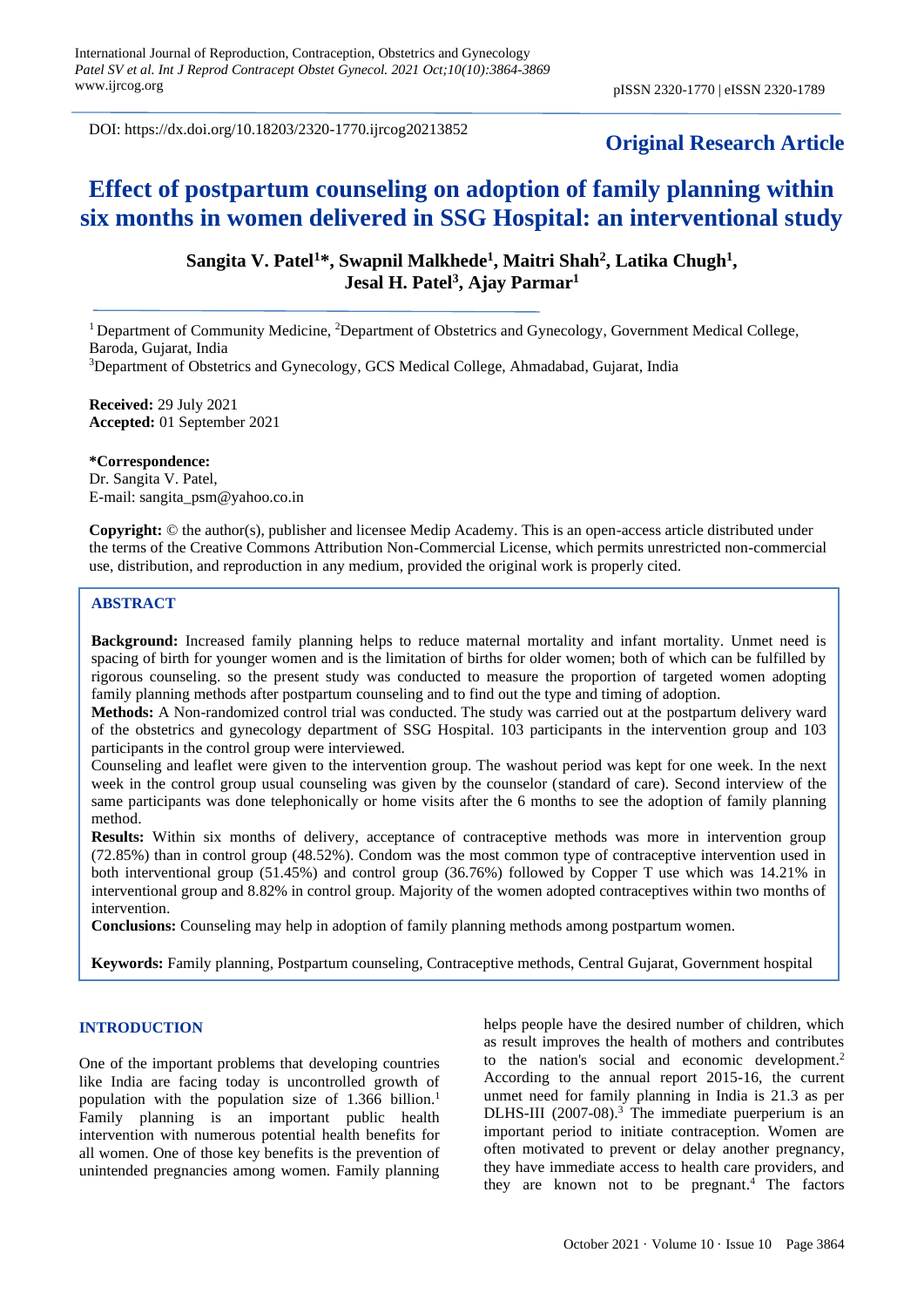contributing to postpartum contraceptive use have been studied previously and include socio-demographic factors, prior experiences, obstetric care service utilization, and antenatal-postnatal education. The differences in the time and type of educational interventions have yielded diverse outcomes the postpartum period is a unique time to reach out to couples to initiate contraception.<sup>5</sup> So the present study was conducted to measure the proportion of targeted women adopting family planning methods after postpartum counseling and to find out the factors affecting decision making in adoption of family planning method.

# **METHODS**

The study was conducted in the postpartum delivery ward of the obstetrics and gynecology department of SSG Hospital from July 2016 to December 2017. We got data from the previous year from the obstetrics and gynecology department about adoption of family planning. We were expecting family method adoption in 50% of subjects in an interventional group and 28% in a control group. By keeping Alfa error at 5% and by keeping power 80% the sample size becomes 74 in each group. By adding 20% loss to follow up the sample size becomes 94 in each group. Calculation of sample size was done using MedCalc version 20.008. Our loss to follow up was more than expected (20%) which was near about 22% in both the groups. We have interviewed 94 participants in the intervention group and 94 participants in the control group at baseline. Due to loss to follow up we could interview 70 participants in the intervention group of which 19 were interviewed through home visit and the rest 51 were interviewed telephonically. Similarly, in the control group, we interviewed 68 participants, (with 26 loss to follow-up) out of which 15 were interviewed by home visit, and the rest 36 were interviewed telephonically. We interviewed all the subjects of both the groups in study to assess baseline understanding of the subject.

# *Inclusion criteria*

Inclusion criteria for the study were: those willing to participate in the study were included; women delivered in SSG Hospital, those women who were permanent residents of Vadodara.

The non-randomization technique was used for allocation of subjects in any of the two groups, interventional and control. 103 participants in the intervention group and 103 participants in the control group were interviewed. Patients were selected from postpartum delivery ward, SSG Hospital, Baroda. In intervention group we have given the counseling to those patient delivered in a week then in next week we had kept washout period then next week in control group usual counseling were given by counselor from obstetrics and gynecology department then again we had kept one week as a washout period we did this until our sample size was not achieved. We selected non-randomization as our sampling technique and kept a washout period to avoid dilution of our counseling with the control group. The first interview was taken within 48 hours of delivery. The second interview of same participants was done telephonically or home visits after the 6 months. Information given by the patients was kept confidential. Counseling of each patient falling under an interventional group was done at one time during the participation in study. Preferably within 48 hours of delivery. Control group received usual counseling on contraceptive methods by the counselor in a group which was provided by obstetrics and gynecology department. In intervention group first counseling was done by the social worker in group of 3 or more, followed by individual counseling where with counseling their problem about contraceptive methods was solved, counseling was given in a language that is understood by the patient for 20 to 30 minutes. Components of counseling comprised general information about family planning methods and their advantages and disadvantages. The patient was first introduced to a video of about 10 minutes in her native language then the patient was allowed to discuss with the doctor for 7-15 minutes. At the end of the counseling, material on the family planning methods was provided to the patients in the form of leaflets. Data entry was done using strict check files in excel sheet and analyzed using MedCalc version 20.008. The proportion of family planning method adoption in intervention and among control group was calculated by Chi-square test. Relative risk was calculated to see the effect of postpartum counseling on the adoption of family planning methods.

# **RESULTS**

In the study population mean age of intervention and control group were 24.86±4.01 and 25.57±4.85 respectively. The difference was statically insignificant. 60% of the participants in the intervention group were in the age group of 24-35 years while 55% of the participants in the control group were in the age group of 24-35 years.

The intervention group had 81 (78.64%) and control group had 75 (72.82%) Hindus and Study group had 22 (21.36%) and control group had 28 (27.18%) Muslims. None of the participants belonged to any other religion. 37 (35.92%) had age between 15-18 years at the time of marriage in study group and 24 (23.53%) in control group. 66 (64.7 %.) had age between 19-30 years at the time of marriage in study group and 78 (76.47%) in control group. 7.77% of participants from the study group and 6.80% participants from control group were uneducated and 48.54% and 33.01% participants in study and control group respectively had completed primary schooling. 36.89% and 53.40% participants in the study and control group respectively had completed secondary or higher secondary schooling. 6.80% and 6.80% in study and control group were graduates. It shows the uniformity in the intervention group and control group.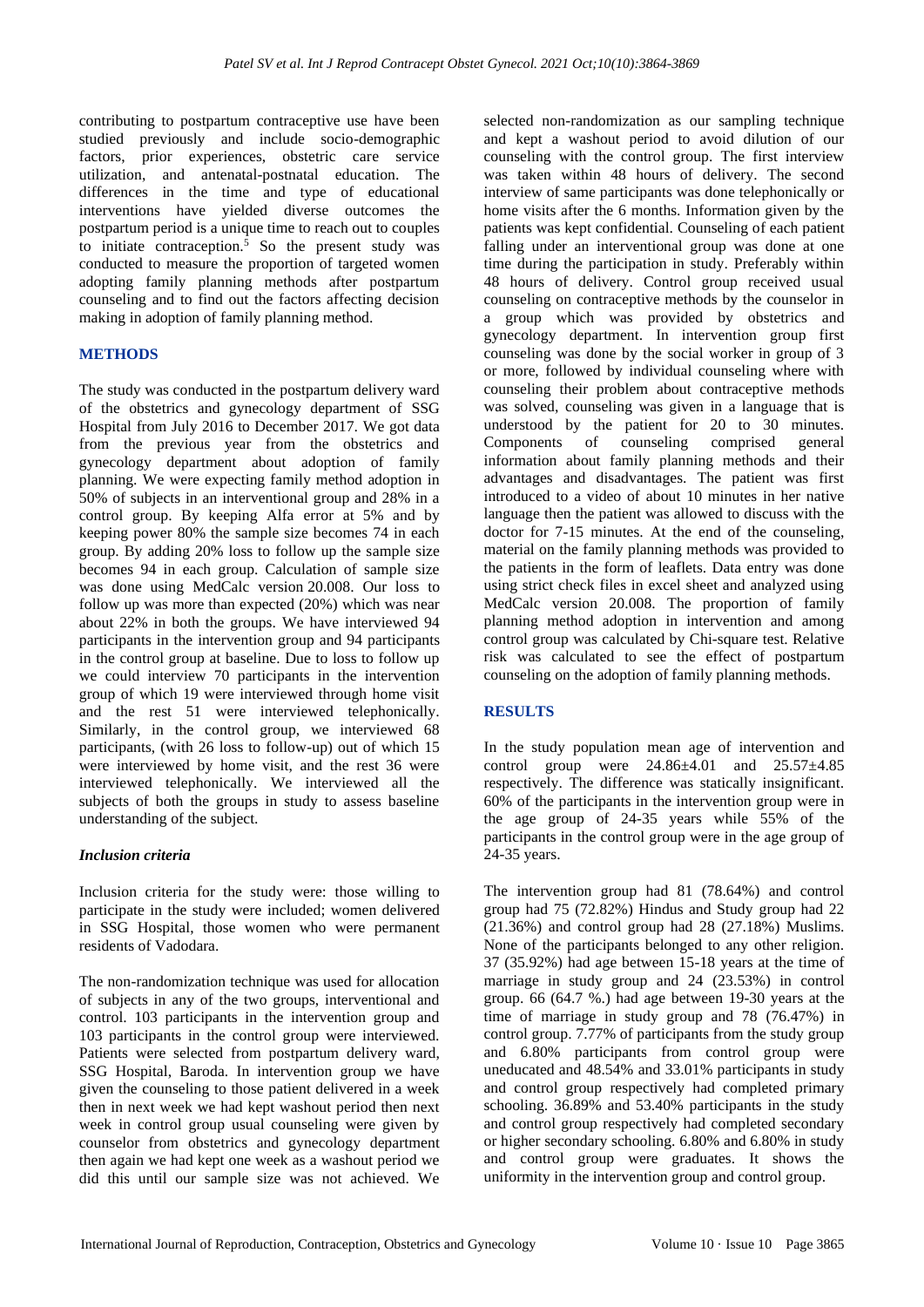Proportion of family planning adoption in the intervention group and control group was 73% and 49% respectively. The difference was statically significant (p=0.005). The proportion of family planning adoption was 1.5 times more in the intervention group as compared with control group (relative risk 1.5). 33% family planning adoption in the intervention group was attributed due to postpartum counselling among intervention group (Table 1).

#### **Table 1: Proportion of family planning method adoption in Intervention and among control group within six months of delivery.**

| Group                                      | <b>Adopted</b><br>N(%) | <b>Not Adopted</b><br>N(%) | <b>Total</b> |
|--------------------------------------------|------------------------|----------------------------|--------------|
| <b>Intervention</b><br>group               | 51 (73)                | 19(27)                     | 70           |
| Control group                              | 33(49)                 | 35(51)                     | 68           |
| Chi square test value = $7.5$ ; p= $0.005$ |                        |                            |              |

In the post-intervention group proportion of women using condoms consistently was 36 (51.45%) and in control group post it was  $25$  (36.76%).  $5(7.14\%)$  in intervention group used female sterilization whereas, 2 (2.94) in control group used the same method. 10 (14.21%) were using Cu-T as a contraceptive method in intervention group and 6 (8.82%) in control group. 19 (27.14%)and 35 (51.47%) in intervention group and control group respectively were not using any contraceptive method (Table 2).

Those who have adopted family planning method out of them 10 (19.60%) women in intervention group and 4 (12.12%) in control group adopted family planning method within 48hr of delivery. 19 (37.25%) women in intervention group and 6 (18.18%)in control group adopted family planning method within a month and 21 (41.17%) women in intervention and 17 (51.51%) in control group adopted family planning method within 2 month and 1 (1.96%)of women in and 4 (12.12%)in control group adopted family planning method within 3 month and 1 (3.03%) in control group adopted family planning method within 4 month and 1 (3.03%)of women in control group adopted family planning method within 5 months (Figure 1).

| <b>Type of</b><br>contraception | <b>Intervention</b><br>group<br>$(N=70);$<br>frequency $(\% )$ | <b>Control group</b><br>$(N=68);$<br>frequency $(\sqrt[6]{6})$ |
|---------------------------------|----------------------------------------------------------------|----------------------------------------------------------------|
| Condom                          | 36 (51.45)                                                     | 25(36.76)                                                      |
| $Cu-T$                          | 10(14.21)                                                      | 6(8.82)                                                        |
| Female<br>sterilization         | 5(7.14)                                                        | 2(2.94)                                                        |
| Not using<br>anything           | 19 (27.14)                                                     | 35 (51.47)                                                     |

# **Table 2: Type of family planning method adoption in intervention and among control group.**

Out of 103 women 77 had never used any contraceptive method in pre intervention group. The reasons for not using any contraceptive methods in intervention group is shown in (Figure 2). 15 (19.48%) in pre intervention and 9 (47%) in post intervention had not given any response.



**Figure 1: Timing of adoption of family planning method after delivery.**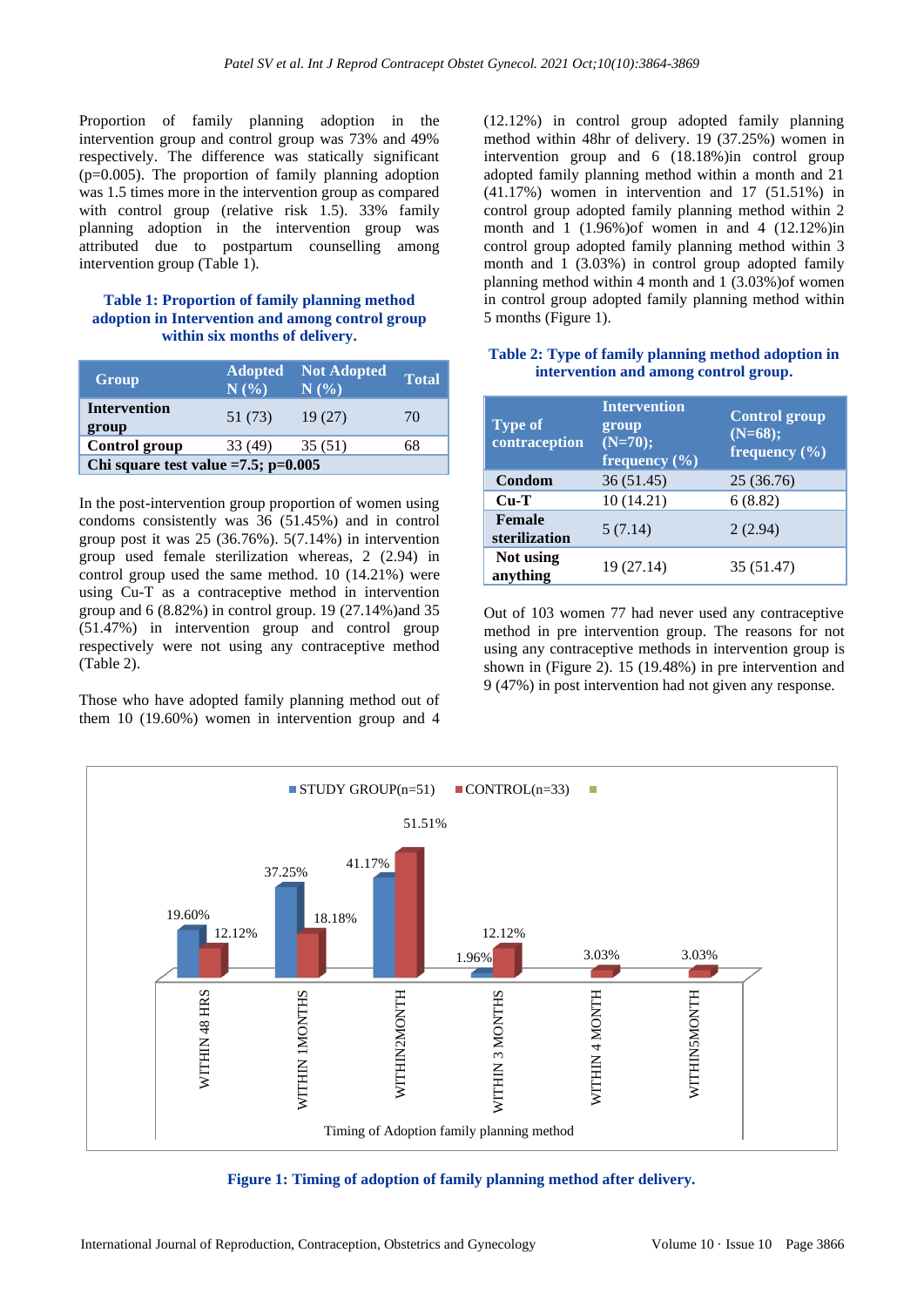

**Figure 2: Reasons for not using contraception by women in the pre and post intervention group (Pre N=77, Post N=19).**



**Figure 3: Reasons for not using contraception by women in the control group at pre (N=74) and post (N=35).**



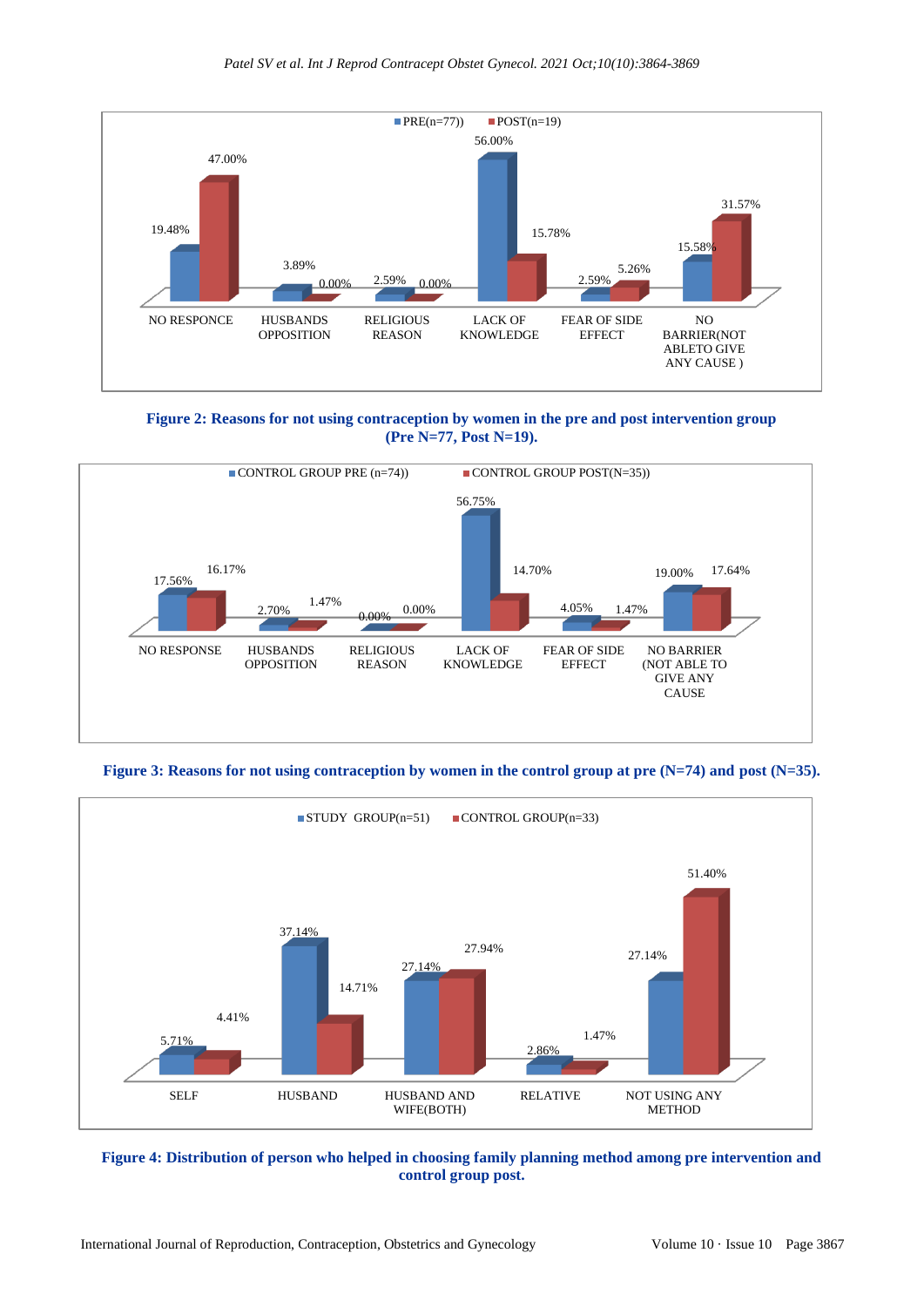About 3 (3.89%) had husbands' opposition in using family planning methods in pre intervention group. 43 (56%) and 15.78% in pre and post intervention group did not have much knowledge about the use of contraceptives methods. 12 (15.58%) and 6 (31.57%) in intervention group before and after intervention not able to give any cause (Figure 2). Out of 103 women 74 had never used any contraceptive method in control group pre. The reasons for not using any contraceptive method, 13  $(17.56\%)$  and 11  $(16.15\%)$  in control group pre and post respectively had not given any response is depicted in (Figure 3). About 2(2.70%) in pre and 1 (1.47%) in post had husband opposition in using family planning methods. No one in both pre and post control groups had religious opposition against using contraceptive method. 42 (56.75%) and 10 (14.70%) in pre and post control group respectively did not have much knowledge about the use of contraceptives methods. 14 (19%) in control group pre and 12 (17.64%) in control group post were not able to give any cause.

Husbands of 85 (81.73%) women in pre intervention and 87 (84.47%) women in control group in pre supported decision making about use of family planning method. After intervention, we noticed that husbands of 61 (87.14%) women in intervention group and 61 (89.71%) women of control group supporting in decision making about use of family planning methods (Figure 4). We also noticed that 11 (61%) husbands in intervention group out of 18 who were not supporting in family planning decision started supporting in decision making. 9 (56%) husbands in control group out of 16 who are not supporting in family planning decision started supporting in decision making.

In intervention group 4 (5.71%) and in control group 3 (4.41%) women have chosen family planning method by themselves as shown in (Figure 4). 26 (37.14%) women in intervention group and 10 (14.71%) in control group said that the method has been chosen by their husbands and 19 (27.14%) in intervention group and 19 (27.94%) in control group said that the method has been chosen by both husband and wife. In 2 (2.86%) in intervention group and 1 (1.47%) in control group relative helped in choosing family planning method. No one said that any friend had helped them in choosing family planning method. 19 (27.145%) in intervention group and 35 (51.40%) in control group were not using any family planning method. Mostly contraceptive method was chosen by husband and both husband and wife.

# **DISCUSSION**

The postpartum period is a critical time to address high unmet family planning need and to reduce the risks of closely spaced pregnancies. The study carried out by Ram et al, stated that almost all (56% percent) had used just one method. Male condoms (26%) were the most widely used method.<sup>6</sup> Findings in our study are line with this study. The Similar study conducted by Vilmaze et al., showed that injectables alone account for nearly 20% of all the contraceptive, 24% account used condoms as a contraceptive method and 35% showed IUD as contraceptive method.<sup>7</sup>

One study done by Mengesha et al indicated that 1% majority of the women used a condom as contraceptive method and 9% of women used the injectable method and 3% used other.<sup>8</sup> In a cross sectional study conducted by Bhardwaj et al 30.7% stated that using contraception was against their religion and 3 (2.7%) had not given any response.<sup>9</sup> In our study, patients stating use of contraceptives was against their religion was significantly less whereas those who did not respond were high. A cross sectional study carried out by Bhattathiry et al concluded that 15% had lack of knowledge 25% had fear of side effect, 11% had opposition from husband.<sup>10</sup> Similarly across sectional study conducted by Patel et al among rural population of Vadodara Gujarat, India 2015 found that 55% of women had lack of knowledge, 25% lacked awareness.<sup>10</sup>

We have measured proportion of husbands supporting their wives in decision making for adoption of family planning methods in both, intervention and in control group and found that most of the husbands supported their wives. In the study conducted by Gebrekidan Mesfin et al in Tigray, Ethiopia 63.5% of women discussed family planning issues with their partners who were supportive in decision making.<sup>11</sup> In our study, there was a significantly high support from partners in decision making about use of family planning method, even more so in post-intervention group which could be because of our counseling. Increased support was seen because couples had growing awareness for smaller family sizes and demand for family planning. Similar study carried out by Vouking et al in sab Saharan Africa 78% of men reported that decision was generally taken jointly with wife and believed that discussion on these issues should be always initiated in the family whereas, 9% of men had decided contraceptive method alone. <sup>12</sup> Another similar study done by Adera et al in Ethiopia found that 91 percent of husbands were supporting in decision making. <sup>13</sup> A similar study carried out by Thakor et al Gujarat using 79.7% of both women and husbands chose the contraceptive methods jointly.<sup>14</sup> In our study 27% in intervention group and 28% in control group respectively chose type of contraceptive methods jointly. The difference in both studies may be due to 35% in intervention group and 15% in control group men decide type of contraceptive methods they used. This may due to most of the men in post-partum period using a condom as contraceptive method. The study conducted by Kumar et al in Haryana found that majority of the women adopted contraceptives within 3 months (43.4%) and (28.7%) in fourth month.<sup>15</sup> In our study majority of results are in line with this. In current study, non-randomization technique was used for the allocation of subjects to control the contamination of the comparison group. It was the strength of our study.